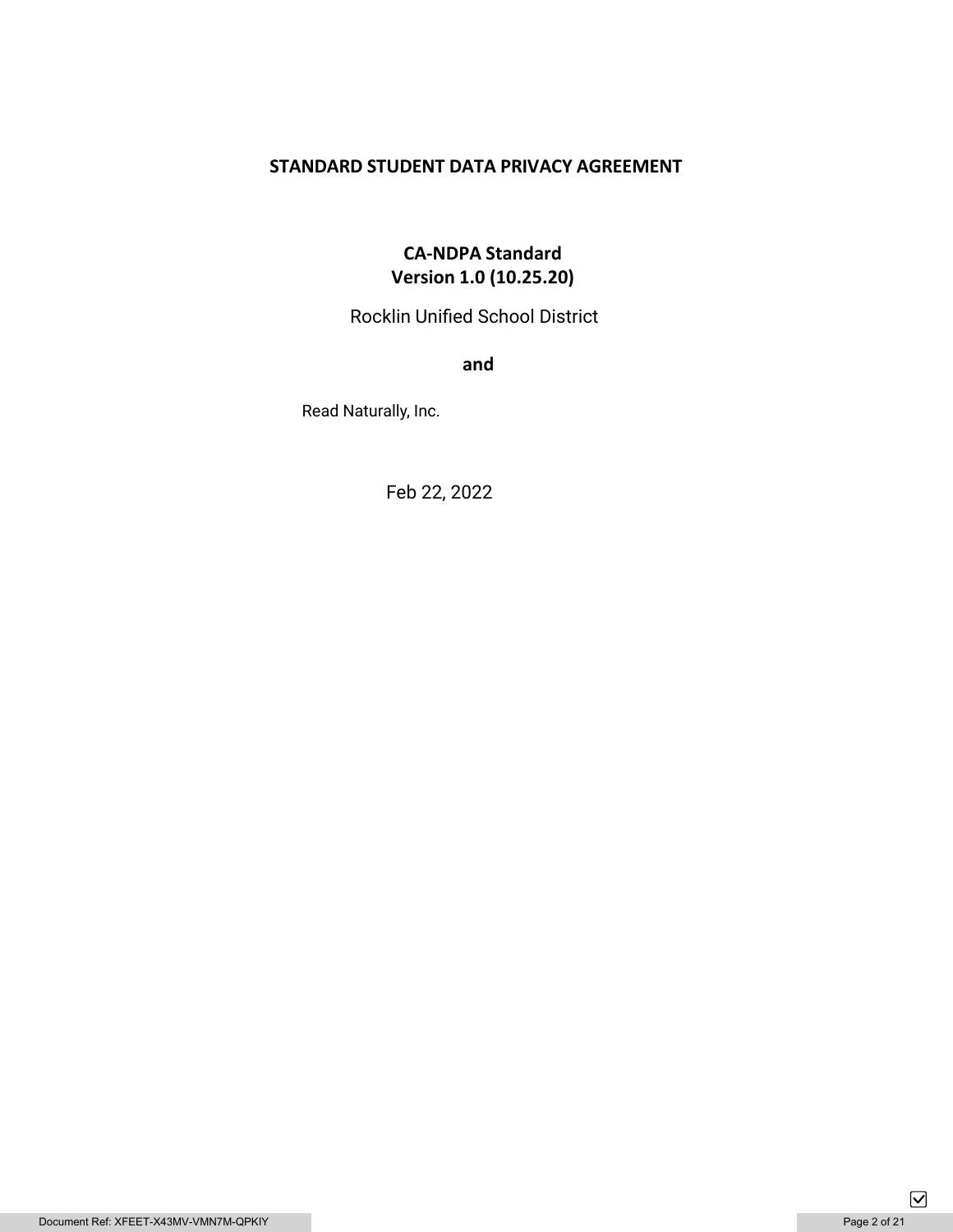This Student Data Privacy Agreement ("**DPA**") is entered into on the date of full execution (the "**Effective Date**") and is entered into by and between:

Rocklin Unified School District Theoric Reated at 2615 Sierra Meadows DRRocklinCalifornia95677 (the "**Local Education Agency**" or "**LEA**") and

, located at 1284 Corporate Center Dr. #600, St. Paul, MN (the "**Provider**"). 55121 Read Naturally, Inc.

**WHEREAS**, the Provider is providing educational or digital services to LEA.

**WHEREAS**, the Provider and LEA recognize the need to protect personally identifiable student information and other regulated data exchanged between them as required by applicable laws and regulations, such as the Family Educational Rights and Privacy Act ("**FERPA**") at 20 U.S.C. § 1232g (34 CFR Part 99);

the Children's Online Privacy Protection Act ("COPPA") at 15 U.S.C. § 6501-6506 (16 CFR Part 312), applicable state privacy laws and regulations

#### and

**WHEREAS**, the Provider and LEA desire to enter into this DPA for the purpose of establishing their respective obligations and duties in order to comply with applicable laws and regulations.

**NOW THEREFORE**, for good and valuable consideration, LEA and Provider agree as follows:

1. A description of the Services to be provided, the categories of Student Data that may be provided by LEA to Provider, and other information specific to this DPA are contained in the Standard Clauses hereto.

#### 2. **Special Provisions.** *Check if Required*



 If checked, the Supplemental State Terms and attached hereto as **Exhibit "G"** are hereby incorporated by reference into this DPA in their entirety.



If Checked, the Provider, has signed **Exhibit "E"** to the Standard Clauses, otherwise known as General Offer of Privacy Terms

- 3. In the event of a conflict between the SDPC Standard Clauses, the State or Special Provisions will control. In the event there is conflict between the terms of the DPA and any other writing, including, but not limited to the Service Agreement and Provider Terms of Service or Privacy Policy the terms of this DPA shall control.
- 4. This DPA shall stay in effect for three years. Exhibit E will expire 3 years from the date the original DPA was signed.
- 5. The services to be provided by Provider to LEA pursuant to this DPA are detailed in **Exhibit "A"** (the "**Services**").
- 6. **Notices**. All notices or other communication required or permitted to be given hereunder may be given via e-mail transmission, or first-class mail, sent to the designated representatives below.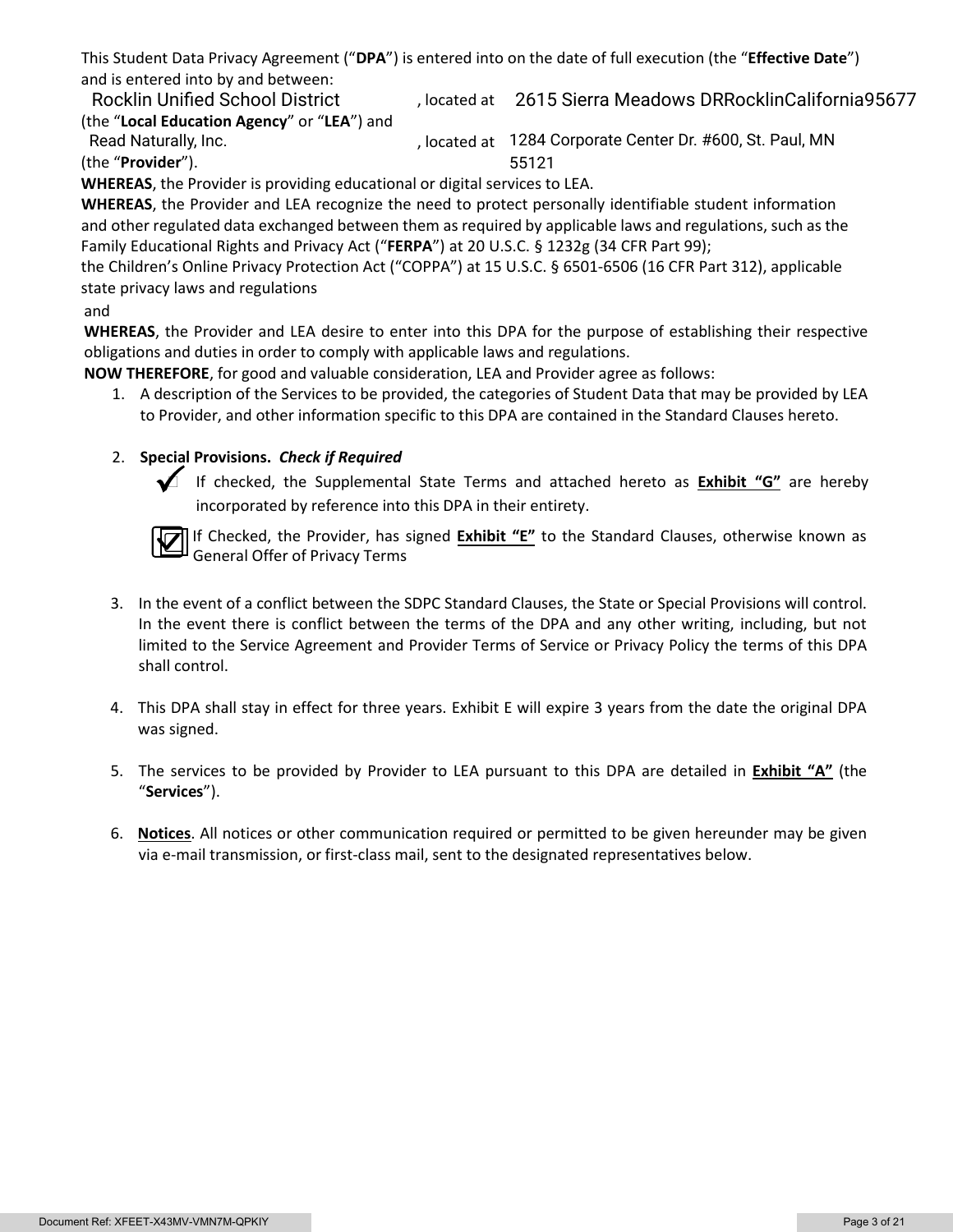|      | The designated representative for the LEA for this DPA is:                                                                |  |                                 |  |
|------|---------------------------------------------------------------------------------------------------------------------------|--|---------------------------------|--|
|      | Name:RyanJohnson Title: Chief Technology Officer                                                                          |  |                                 |  |
|      | Address: 2615 Sierra Meadows DRRocklinCalifornia95677                                                                     |  |                                 |  |
|      | Phone: (916) 624-2428 Email: rjohnson@rocklinusd.org                                                                      |  |                                 |  |
|      | The designated representative for the Provider for this DPA is:                                                           |  |                                 |  |
|      | Daniel J. Evans                                                                                                           |  |                                 |  |
|      | Address: 1284 Corporate Center Dr. #600, St. Paul, MN 55121<br><u> 1980 - Johann Barbara, martin a</u> bhaile an t-       |  |                                 |  |
|      |                                                                                                                           |  |                                 |  |
| LEA: | IN WITNESS WHEREOF, LEA and Provider execute this DPA as of the Effective Date.<br><b>Rocklin Unified School District</b> |  |                                 |  |
|      |                                                                                                                           |  | Date: 02-23-2022                |  |
|      | RyanJohnson                                                                                                               |  | <b>Chief Technology Officer</b> |  |
|      | PROVIDER: Read Naturally, Inc.                                                                                            |  |                                 |  |
|      |                                                                                                                           |  | 02-22-2022                      |  |
|      | Printed Name: Daniel J. Evans Director of Operations Director of Operations Director of Operations                        |  |                                 |  |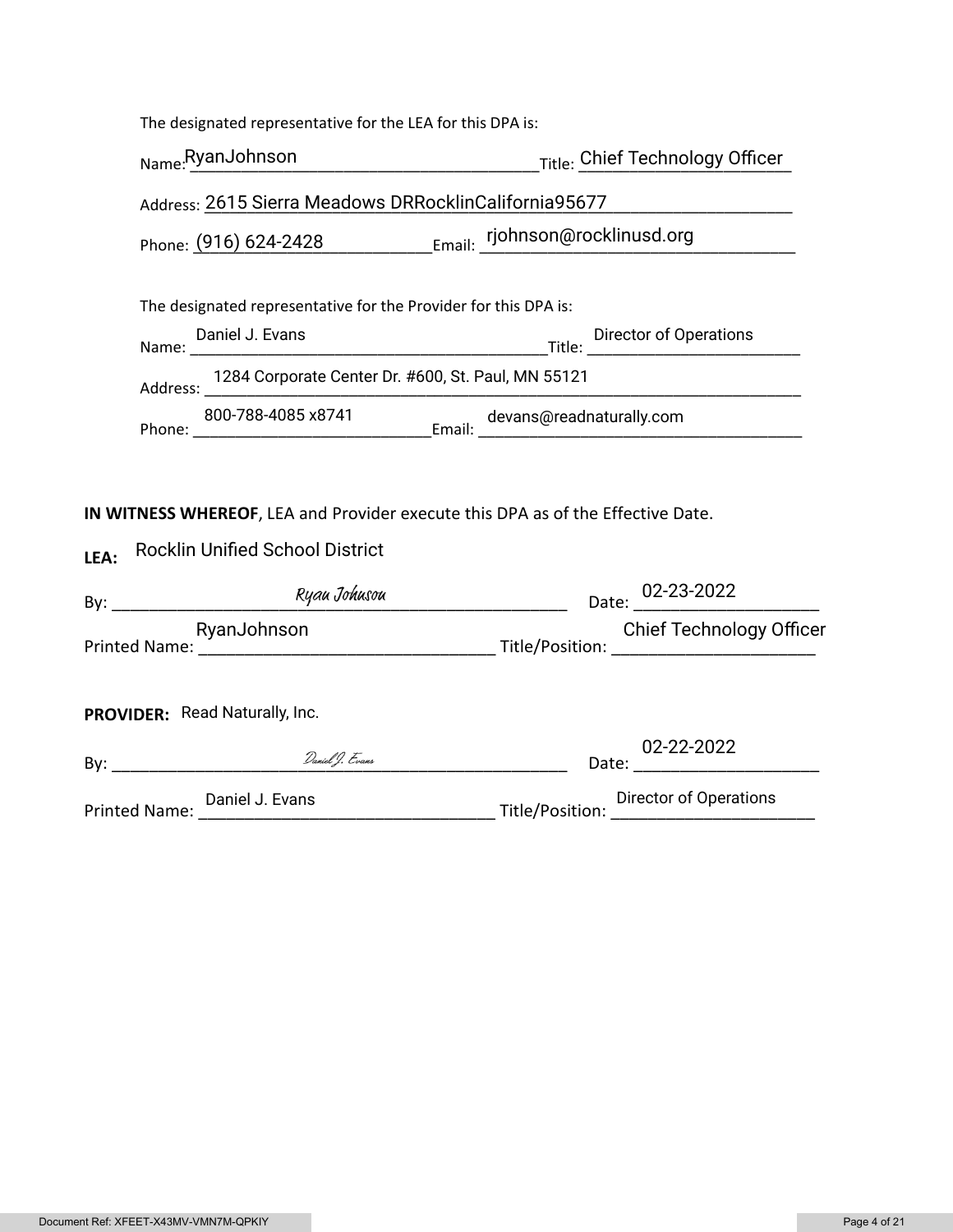#### **STANDARD CLAUSES**

Version 3.0

#### **ARTICLE I: PURPOSE AND SCOPE**

- **1. Purpose of DPA**. The purpose of this DPA is to describe the duties and responsibilities to protect Student Data including compliance with all applicable federal, state, and local privacy laws, rules, and regulations, all as may be amended from time to time. In performing these services, the Provider shall be considered a School Official with a legitimate educational interest, and performing services otherwise provided by the LEA. Provider shall be under the direct control and supervision of the LEA, with respect to its use of Student Data
- **2. Student Data to Be Provided**. In order to perform the Services described above, LEA shall provide Student Data as identified in the Schedule of Data, attached hereto as **Exhibit "B"**.
- **3. DPA Definitions**. The definition of terms used in this DPA is found in **Exhibit "C".** In the event of a conflict, definitions used in this DPA shall prevail over terms used in any other writing, including, but not limited to the Service Agreement, Terms of Service, Privacy Policies etc.

#### **ARTICLE II: DATA OWNERSHIP AND AUTHORIZED ACCESS**

- **1. Student Data Property of LEA**. All Student Data transmitted to the Provider pursuant to the Service Agreement is and will continue to be the property of and under the control of the LEA. The Provider further acknowledges and agrees that all copies of such Student Data transmitted to the Provider, including any modifications or additions or any portion thereof from any source, are subject to the provisions of this DPA in the same manner as the original Student Data. The Parties agree that as between them, all rights, including all intellectual property rights in and to Student Data contemplated per the Service Agreement, shall remain the exclusive property of the LEA. For the purposes of FERPA, the Provider shall be considered a School Official, under the control and direction of the LEA as it pertains to the use of Student Data, notwithstanding the above.
- **2. Parent Access**. To the extent required by law the LEA shall establish reasonable procedures by which a parent, legal guardian, or eligible student may review Education Records and/or Student Data correct erroneous information, and procedures for the transfer of student-generated content to a personal account, consistent with the functionality of services. Provider shall respond in a reasonably timely manner (and no later than forty five (45) days from the date of the request or pursuant to the time frame required under state law for an LEA to respond to a parent or student, whichever is sooner) to the LEA's request for Student Data in a student's records held by the Provider to view or correct as necessary. In the event that a parent of a student or other individual contacts the Provider to review any of the Student Data accessed pursuant to the Services, the Provider shall refer the parent or individual to the LEA, who will follow the necessary and proper procedures regarding the requested information.
- **3. Separate Account**. If Student-Generated Content is stored or maintained by the Provider, Provider shall, at the request of the LEA, transfer, or provide a mechanism for the LEA to transfer, said Student-Generated Content to a separate account created by the student.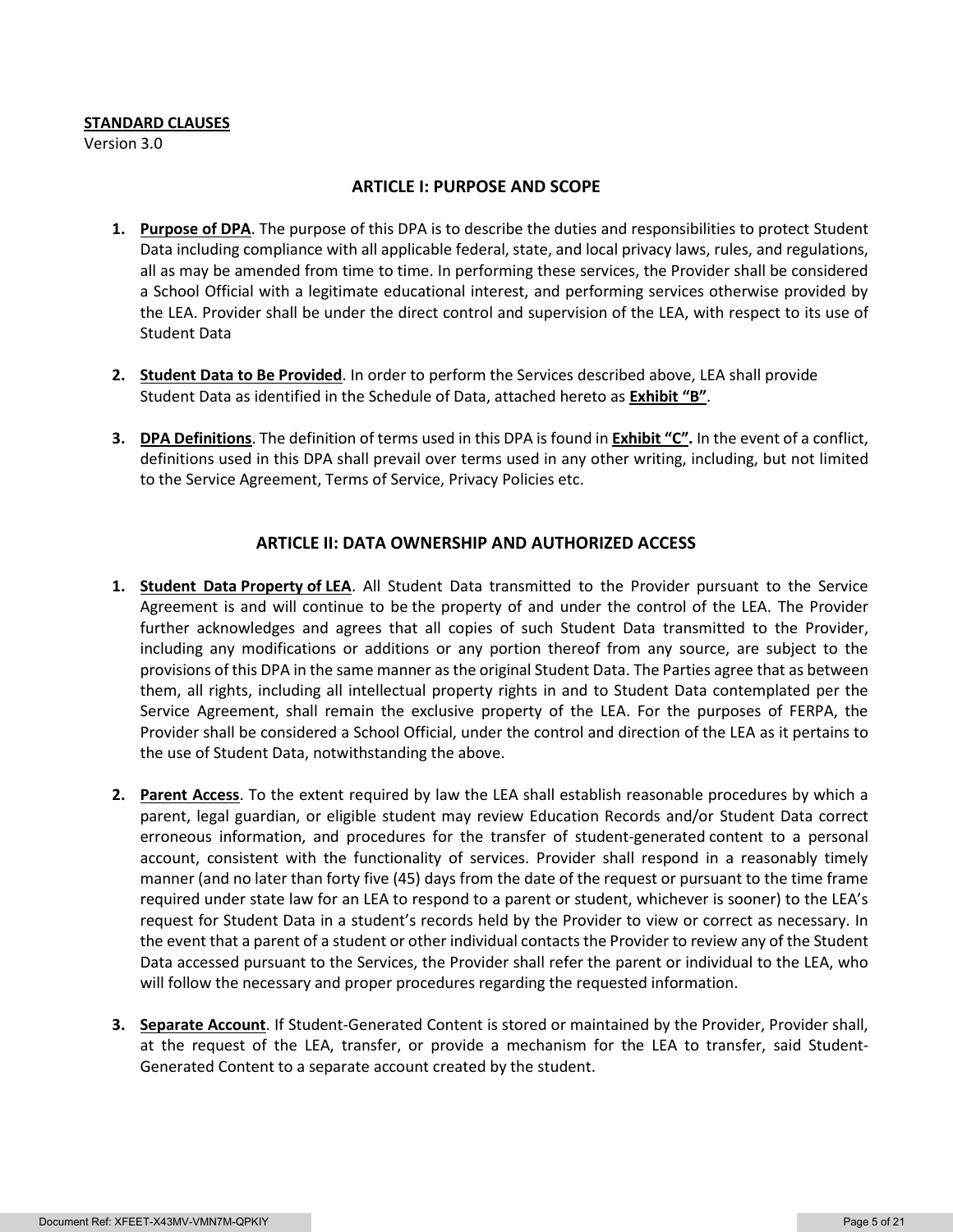- **4. Law Enforcement Requests**. Should law enforcement or other government entities ("Requesting Party(ies)") contact Provider with a request for Student Data held by the Provider pursuant to the Services, the Provider shall notify the LEA in advance of a compelled disclosure to the Requesting Party, unless lawfully directed by the Requesting Party not to inform the LEA of the request.
- **5. Subprocessors**. Provider shall enter into written agreements with all Subprocessors performing functions for the Provider in order for the Provider to provide the Services pursuant to the Service Agreement, whereby the Subprocessors agree to protect Student Data in a manner no less stringent than the terms of this DPA.

#### **ARTICLE III: DUTIES OF LEA**

- **1. Provide Data in Compliance with Applicable Laws**. LEA shall provide Student Data for the purposes of obtaining the Services in compliance with all applicable federal, state, and local privacy laws, rules, and regulations, all as may be amended from time to time.
- **2. Annual Notification of Rights**. If the LEA has a policy of disclosing Education Rrecords and/or Student Data under FERPA (34 CFR § 99.31(a)(1)), LEA shall include a specification of criteria for determining who constitutes a school official and what constitutes a legitimate educational interest in its annual notification of rights.
- **3. Reasonable Precautions**. LEA shall take reasonable precautions to secure usernames, passwords, and any other means of gaining access to the services and hosted Student Data.
- **4. Unauthorized Access Notification**. LEA shall notify Provider promptly of any known unauthorized access. LEA will assist Provider in any efforts by Provider to investigate and respond to any unauthorized access.

#### **ARTICLE IV: DUTIES OF PROVIDER**

- **1. Privacy Compliance**. The Provider shall comply with all applicable federal, state, and local laws, rules, and regulations pertaining to Student Data privacy and security, all as may be amended from time to time.
- **2. Authorized Use**. The Student Data shared pursuant to the Service Agreement, including persistent unique identifiers, shall be used for no purpose other than the Services outlined in Exhibit A or stated in the Service Agreement and/or otherwise authorized under the statutes referred to herein this DPA.
- **3. Provider Employee Obligation**. Provider shall require all of Provider's employees and agents who have access to Student Data to comply with all applicable provisions of this DPA with respect to the Student Data shared under the Service Agreement. Provider agrees to require and maintain an appropriate confidentiality agreement from each employee or agent with access to Student Data pursuant to the Service Agreement.
- **4. No Disclosure**. Provider acknowledges and agrees that it shall not make any re-disclosure of any Student Data or any portion thereof, including without limitation, user content or other non-public information and/or personally identifiable information contained in the Student Data other than as directed or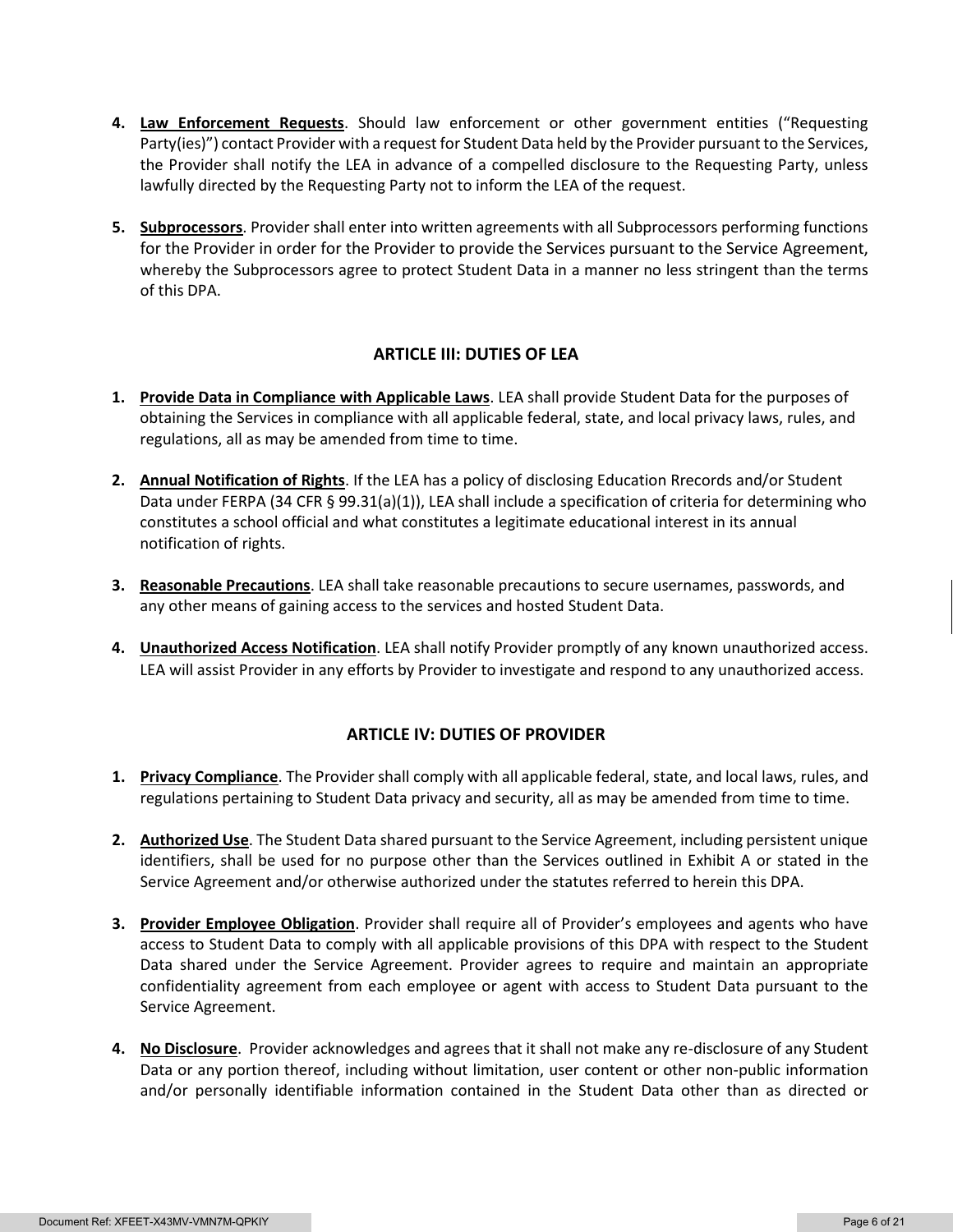permitted by the LEA or this DPA. This prohibition against disclosure shall not apply to aggregate summaries of De-Identified information, Student Data disclosed pursuant to a lawfully issued subpoena or other legal process, or to subprocessors performing services on behalf of the Provider pursuant to this DPA. Provider will not Sell Student Data to any third party.

- **5. De-Identified Data**: Provider agrees not to attempt to re-identify de-identified Student Data. De-Identified Data may be used by the Provider for those purposes allowed under FERPA and the following purposes: (1) assisting the LEA or other governmental agencies in conducting research and other studies; and (2) research and development of the Provider's educational sites, services, or applications, and to demonstrate the effectiveness of the Services; and (3) for adaptive learning purpose and for customized student learning. Provider's use of De-Identified Data shall survive termination of this DPA or any request by LEA to return or destroy Student Data. Except for Subprocessors, Provider agrees not to transfer deidentified Student Data to any party unless (a) that party agrees in writing not to attempt re-identification, and (b) prior written notice has been given to the LEA who has provided prior written consent for such transfer. Prior to publishing any document that names the LEA explicitly or indirectly, the Provider shall obtain the LEA's written approval of the manner in which de-identified data is presented.
- **6. Disposition of Data**. Upon written request from the LEA, Provider shall dispose of or provide a mechanism for the LEA to transfer Student Data obtained under the Service Agreement, within sixty (60) days of the date of said request and according to a schedule and procedure as the Parties may reasonably agree. Upon termination of this DPA, if no written request from the LEA is received, Provider shall dispose of all Student Data after providing the LEA with reasonable prior notice. The duty to dispose of Student Data shall not extend to Student Data that had been De-Identified or placed in a separate student account pursuant to section II 3. The LEA may employ a "Directive for Disposition of Data" form, a copy of which is attached hereto as **Exhibit "D"**. If the LEA and Provider employ Exhibit "D," no further written request or notice is required on the part of either party prior to the disposition of Student Data described in Exhibit "D.
- **7. Advertising Limitations.** Provider is prohibited from using, disclosing, or selling Student Data to (a) inform, influence, or enable Targeted Advertising; or (b) develop a profile of a student, family member/guardian or group, for any purpose other than providing the Service to LEA. This section does not prohibit Provider from using Student Data (i) for adaptive learning or customized student learning (including generating personalized learning recommendations); or (ii) to make product recommendations to teachers or LEA employees; or (iii) to notify account holders about new education product updates, features, or services or from otherwise using Student Data as permitted in this DPA and its accompanying exhibits

#### **ARTICLE V: DATA PROVISIONS**

- **1. Data Storage**. Where required by applicable law, Student Data shall be stored within the United States. Upon request of the LEA, Provider will provide a list of the locations where Student Data is stored.
- **2. Audits.** No more than once a year, or following unauthorized access, upon receipt of a written request from the LEA with at least ten (10) business days' notice and upon the execution of an appropriate confidentiality agreement, the Provider will allow the LEA to audit the security and privacy measures that are in place to ensure protection of Student Data or any portion thereof as it pertains to the delivery of services to the LEA . The Provider will cooperate reasonably with the LEA and any local, state, or federal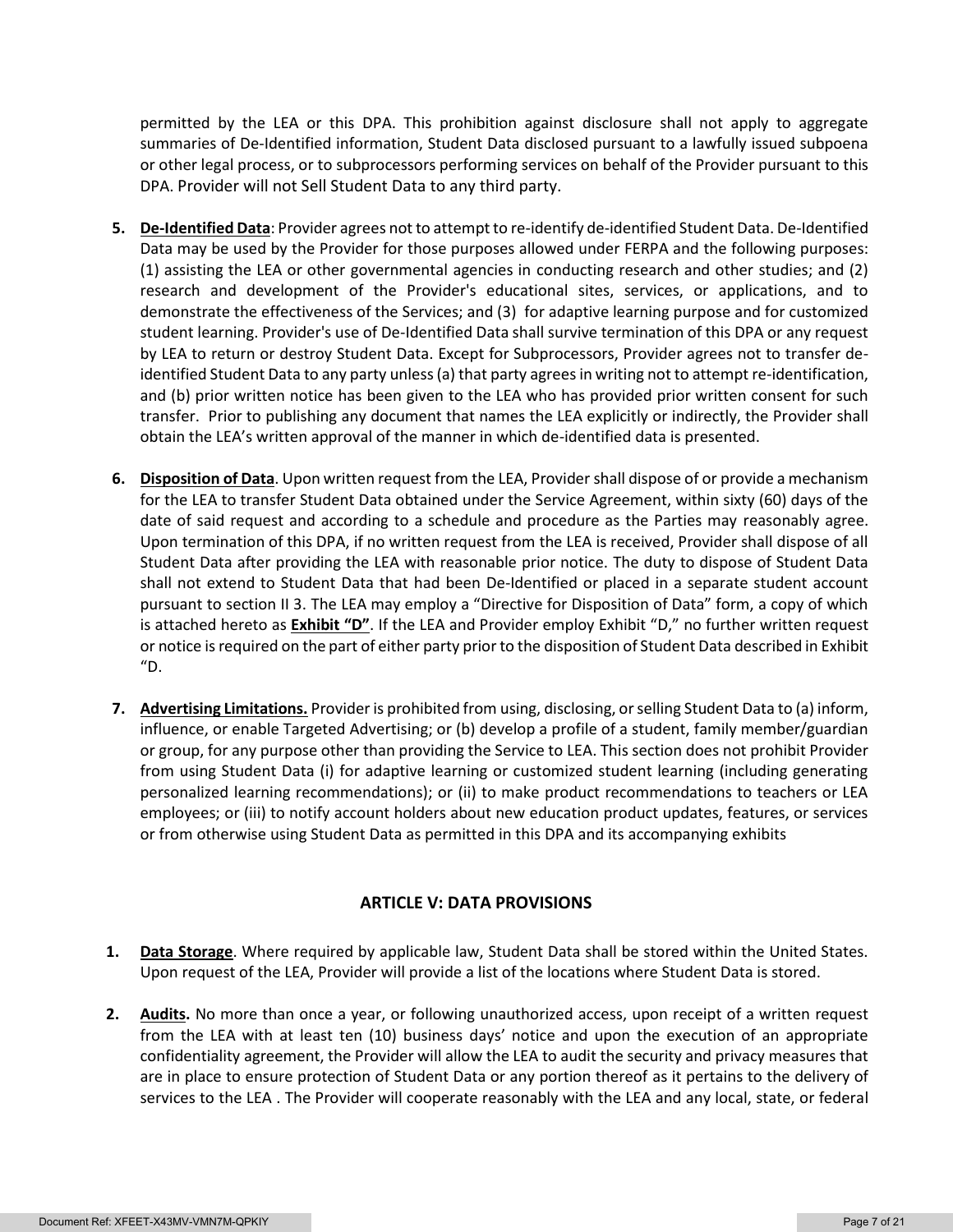agency with oversight authority or jurisdiction in connection with any audit or investigation of the Provider and/or delivery of Services to students and/or LEA, and shall provide reasonable access to the Provider's facilities, staff, agents and LEA's Student Data and all records pertaining to the Provider, LEA and delivery of Services to the LEA. Failure to reasonably cooperate shall be deemed a material breach of the DPA.

- **3. Data Security**. The Provider agrees to utilize administrative, physical, and technical safeguards designed to protect Student Data from unauthorized access, disclosure, acquisition, destruction, use, or modification. The Provider shall adhere to any applicable law relating to data security. The provider shall implement an adequate Cybersecurity Framework based on one of the nationally recognized standards set forth set forth in **Exhibit "F"**. Exclusions, variations, or exemptions to the identified Cybersecurity Framework must be detailed in an attachment to **Exhibit "H"**. Additionally, Provider may choose to further detail its security programs and measures that augment or are in addition to the Cybersecurity Framework in **Exhibit "F"**. Provider shall provide, in the Standard Schedule to the DPA, contact information of an employee who LEA may contact if there are any data security concerns or questions.
- **4. Data Breach**. In the event of an unauthorized release, disclosure or acquisition of Student Data that compromises the security, confidentiality or integrity of the Student Data maintained by the Provider the Provider shall provide notification to LEA within seventy-two (72) hours of confirmation of the incident, unless notification within this time limit would disrupt investigation of the incident by law enforcement. In such an event, notification shall be made within a reasonable time after the incident. Provider shall follow the following process:
	- (1) The security breach notification described above shall include, at a minimum, the following information to the extent known by the Provider and as it becomes available:
		- i. The name and contact information of the reporting LEA subject to this section.
		- ii. A list of the types of personal information that were or are reasonably believed to have been the subject of a breach.
		- iii. If the information is possible to determine at the time the notice is provided, then either (1) the date of the breach, (2) the estimated date of the breach, or (3) the date range within which the breach occurred. The notification shall also include the date of the notice.
		- iv. Whether the notification was delayed as a result of a law enforcement investigation, if that information is possible to determine at the time the notice is provided; and
		- v. A general description of the breach incident, if that information is possible to determine at the time the notice is provided.
	- (2) Provider agrees to adhere to all federal and state requirements with respect to a data breach related to the Student Data, including, when appropriate or required, the required responsibilities and procedures for notification and mitigation of any such data breach.
	- (3) Provider further acknowledges and agrees to have a written incident response plan that reflects best practices and is consistent with industry standards and federal and state law for responding to a data breach, breach of security, privacy incident or unauthorized acquisition or use of Student Data or any portion thereof, including personally identifiable information and agrees to provide LEA, upon request, with a summary of said written incident response plan.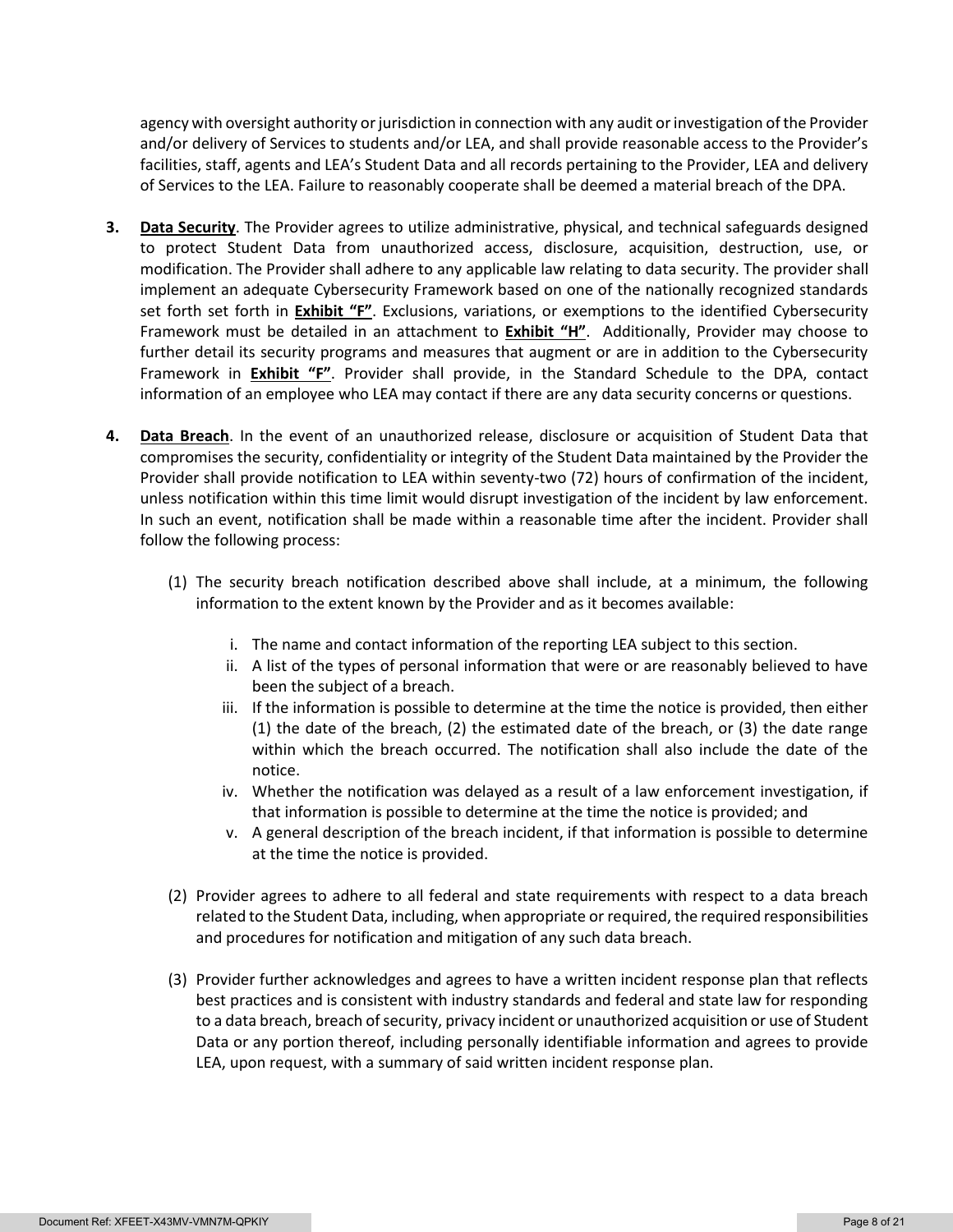- (4) LEA shall provide notice and facts surrounding the breach to the affected students, parents or guardians.
- (5) In the event of a breach originating from LEA's use of the Service, Provider shall cooperate with LEA to the extent necessary to expeditiously secure Student Data.

#### **ARTICLE VI: GENERAL OFFER OF TERMS**

Provider may, by signing the attached form of "General Offer of Privacy Terms" (General Offer, attached hereto as **Exhibit "E"**), be bound by the terms of **Exhibit "E"** to any other LEA who signs the acceptance on said Exhibit. The form is limited by the terms and conditions described therein.

#### **ARTICLE VII: MISCELLANEOUS**

- **1. Termination**. In the event that either Party seeks to terminate this DPA, they may do so by mutual written consent so long as the Service Agreement has lapsed or has been terminated. Either party may terminate this DPA and any service agreement or contract if the other party breaches any terms of this DPA.
- **2. Effect of Termination Survival**. If the Service Agreement is terminated, the Provider shall destroy all of LEA's Student Data pursuant to Article IV, section 6.
- **3. Priority of Agreements**. This DPA shall govern the treatment of Student Data in order to comply with the privacy protections, including those found in FERPA and all applicable privacy statutes identified in this DPA. In the event there is conflict between the terms of the DPA and the Service Agreement, Terms of Service, Privacy Policies, or with any other bid/RFP, license agreement, or writing, the terms of this DPA shall apply and take precedence. In the event of a conflict between Exhibit H, the SDPC Standard Clauses, and/or the Supplemental State Terms, Exhibit H will control, followed by the Supplemental State Terms. Except as described in this paragraph herein, all other provisions of the Service Agreement shall remain in effect.
- **4. Entire Agreement**. This DPA and the Service Agreement constitute the entire agreement of the Parties relating to the subject matter hereof and supersedes all prior communications, representations, or agreements, oral or written, by the Parties relating thereto. This DPA may be amended and the observance of any provision of this DPA may be waived (either generally or in any particular instance and either retroactively or prospectively) only with the signed written consent of both Parties. Neither failure nor delay on the part of any Party in exercising any right, power, or privilege hereunder shall operate as a waiver of such right, nor shall any single or partial exercise of any such right, power, or privilege preclude any further exercise thereof or the exercise of any other right, power, or privilege.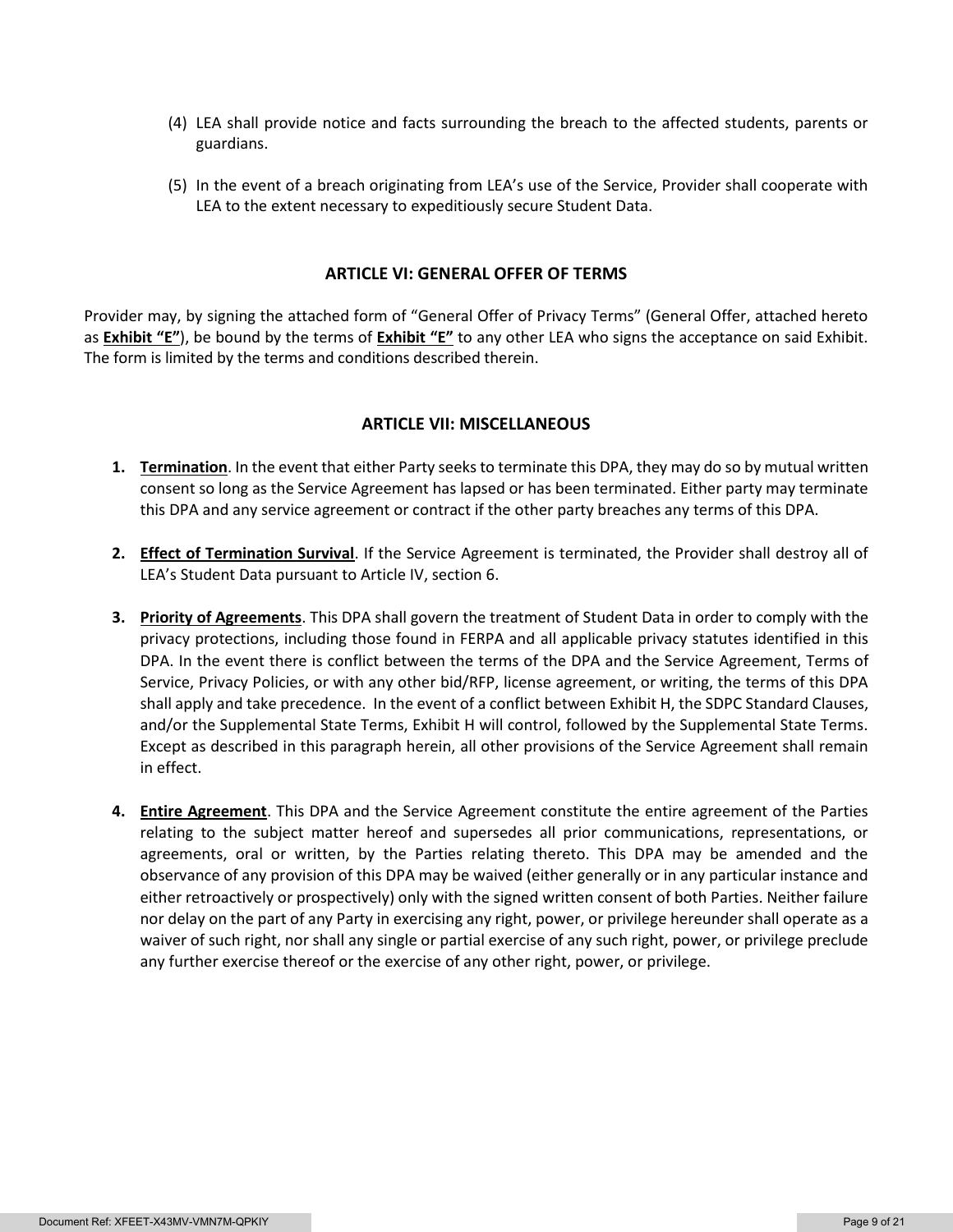- **5. Severability**. Any provision of this DPA that is prohibited or unenforceable in any jurisdiction shall, as to such jurisdiction, be ineffective to the extent of such prohibition or unenforceability without invalidating the remaining provisions of this DPA, and any such prohibition or unenforceability in any jurisdiction shall not invalidate or render unenforceable such provision in any other jurisdiction. Notwithstanding the foregoing, if such provision could be more narrowly drawn so as not to be prohibited or unenforceable in such jurisdiction while, at the same time, maintaining the intent of the Parties, it shall, as to such jurisdiction, be so narrowly drawn without invalidating the remaining provisions of this DPA or affecting the validity or enforceability of such provision in any other jurisdiction.
- **6. Governing Law; Venue and Jurisdiction**. THIS DPA WILL BE GOVERNED BY AND CONSTRUED IN ACCORDANCE WITH THE LAWS OF THE STATE OF THE LEA, WITHOUT REGARD TO CONFLICTS OF LAW PRINCIPLES. EACH PARTY CONSENTS AND SUBMITS TO THE SOLE AND EXCLUSIVE JURISDICTION TO THE STATE AND FEDERAL COURTS FOR THE COUNTY OF THE LEA FOR ANY DISPUTE ARISING OUT OF OR RELATING TO THIS DPA OR THE TRANSACTIONS CONTEMPLATED HEREBY.
- **7. Successors Bound**: This DPA is and shall be binding upon the respective successors in interest to Provider in the event of a merger, acquisition, consolidation or other business reorganization or sale of all or substantially all of the assets of such business In the event that the Provider sells, merges, or otherwise disposes of its business to a successor during the term of this DPA, the Provider shall provide written notice to the LEA no later than sixty (60) days after the closing date of sale, merger, or disposal. Such notice shall include a written, signed assurance that the successor will assume the obligations of the DPA and any obligations with respect to Student Data within the Service Agreement. The LEA has the authority to terminate the DPA if it disapproves of the successor to whom the Provider is selling, merging, or otherwise disposing of its business.
- **8. Authority.** Each party represents that it is authorized to bind to the terms of this DPA, including confidentiality and destruction of Student Data and any portion thereof contained therein, all related or associated institutions, individuals, employees or contractors who may have access to the Student Data and/or any portion thereof.
- **9. Waiver**. No delay or omission by either party to exercise any right hereunder shall be construed as a waiver of any such right and both parties reserve the right to exercise any such right from time to time, as often as may be deemed expedient.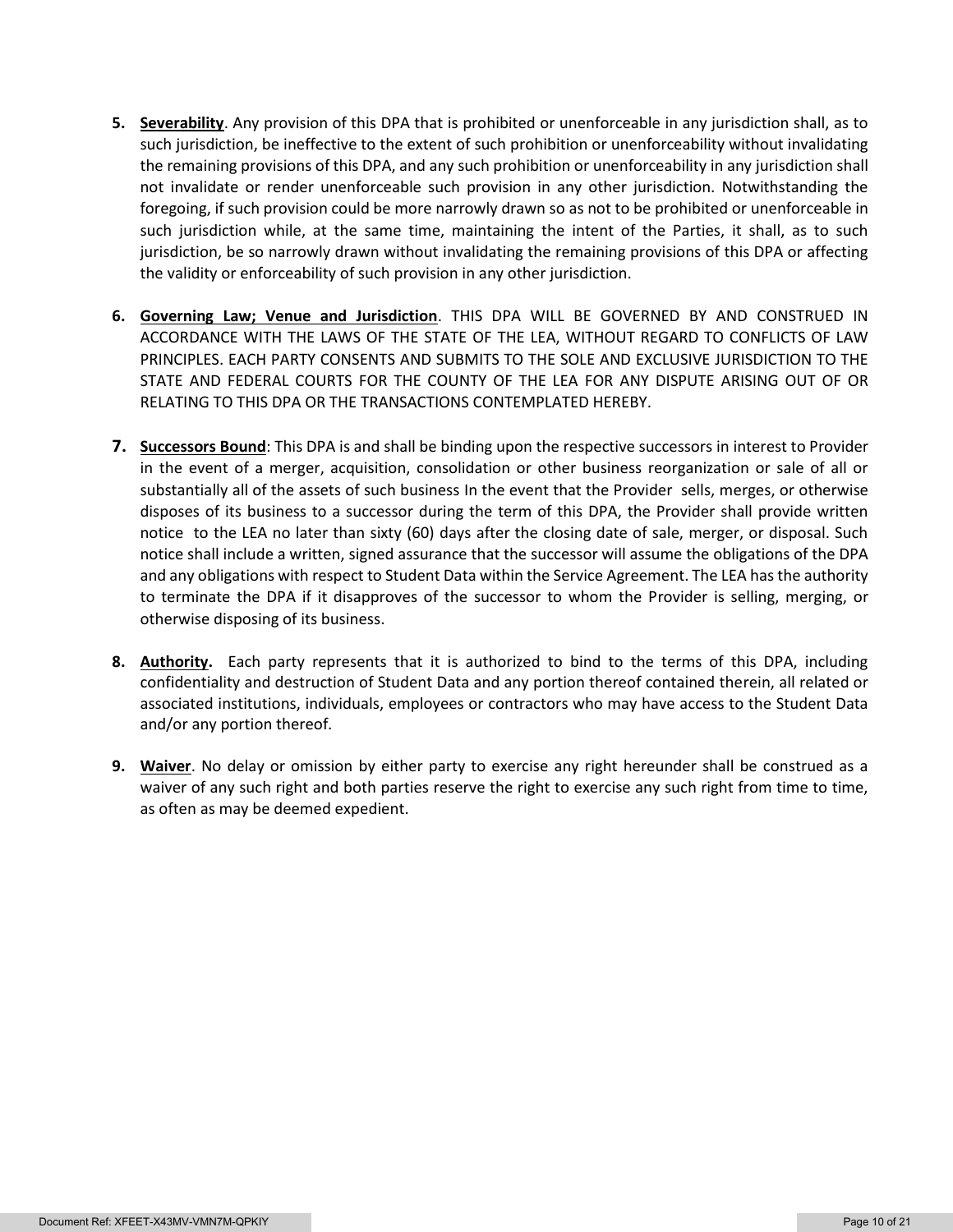#### **EXHIBIT "A" DESCRIPTION OF SERVICES**

## [INSERT DETAILED DESCRIPTION OF PRODUCTS AND SERVICES HERE. IF MORE THAN ONE PRODUCT (RESOURCE) OR SERVICE IS INCLUDED, LIST EACH PRODUCT (RESOURCE) HERE]

Read Live, a suite of web-based reading programs.



I have reviewed and completed Exhibit A. (which includes adding all resources under your company's catalog that will be covered by this DPA)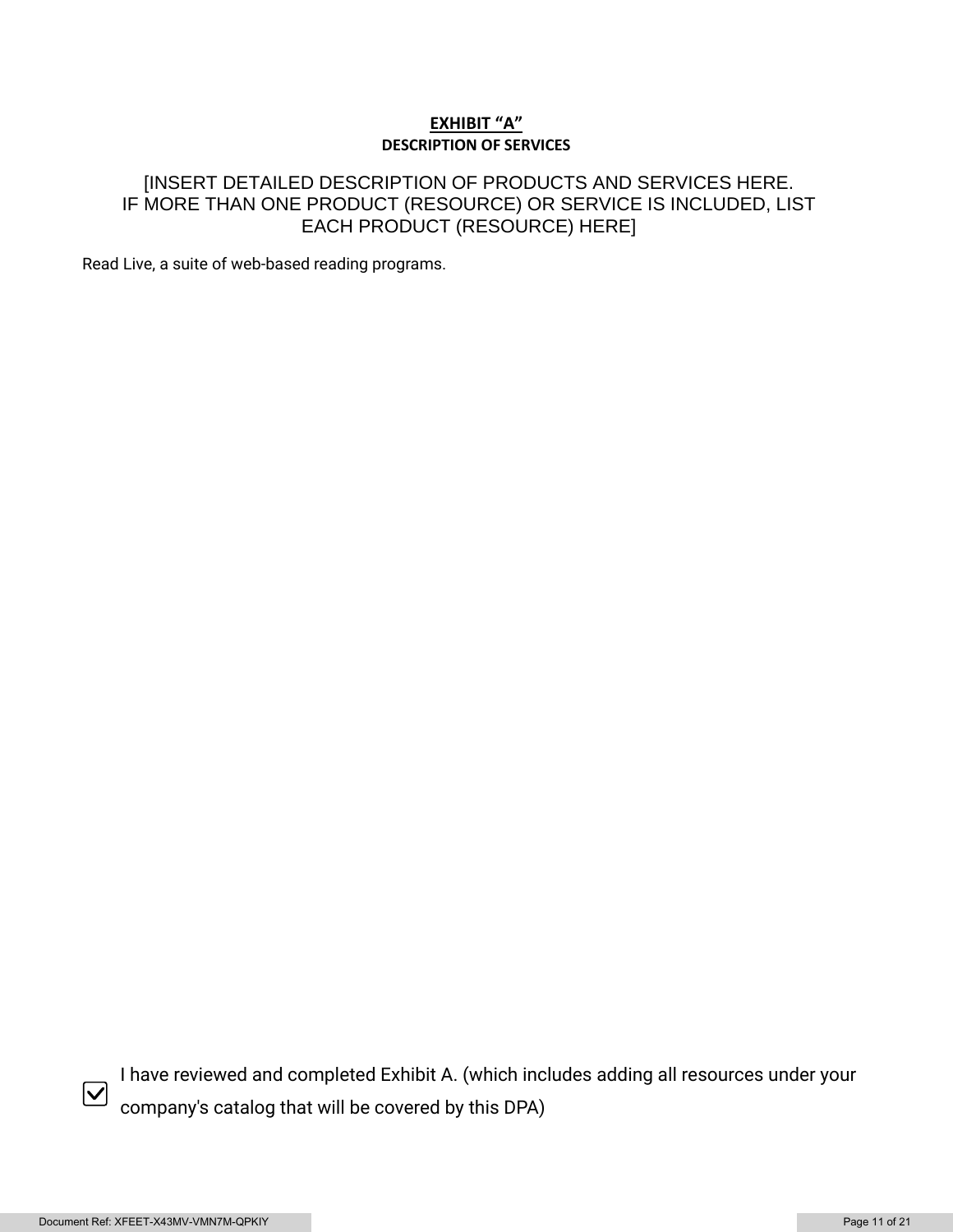## **EXHIBIT "B" SCHEDULE OF DATA**

| <b>Category of Data</b>           | <b>Elements</b>                                                         | <b>Check if Used</b><br>by Your System |
|-----------------------------------|-------------------------------------------------------------------------|----------------------------------------|
| <b>Application Technology</b>     | IP Addresses of users, Use of cookies, etc.                             | $\boldsymbol{\mathsf{ \mathsf{v} }}$   |
| Meta Data                         | Other application technology meta data-Please specify:                  |                                        |
| <b>Application Use Statistics</b> | Meta data on user interaction with application                          | $\checkmark$                           |
| Assessment                        | Standardized test scores                                                |                                        |
|                                   | Observation data                                                        |                                        |
|                                   | Other assessment data-Please specify:                                   |                                        |
| Attendance                        | Student school (daily) attendance data                                  |                                        |
|                                   | Student class attendance data                                           |                                        |
| Communications                    | Online communications captured (emails, blog entries)                   |                                        |
| Conduct                           | Conduct or behavioral data                                              |                                        |
| Demographics                      | Date of Birth                                                           |                                        |
|                                   | Place of Birth                                                          |                                        |
|                                   | Gender                                                                  |                                        |
|                                   | Ethnicity or race                                                       |                                        |
|                                   | Language information (native, or primary language spoken by<br>student) |                                        |
|                                   | Other demographic information-Please specify:                           |                                        |
| Enrollment                        | Student school enrollment                                               | $\blacktriangledown$                   |
|                                   | Student grade level                                                     | $\checkmark$                           |
|                                   | Homeroom                                                                | $\blacktriangledown$                   |
|                                   | Guidance counselor                                                      |                                        |
|                                   | Specific curriculum programs                                            |                                        |
|                                   | Year of graduation                                                      |                                        |
|                                   | Other enrollment information-Please specify:                            |                                        |
| Parent/Guardian Contact           | Address                                                                 |                                        |
| Information                       | Email                                                                   | $\checkmark$                           |
|                                   | Phone                                                                   |                                        |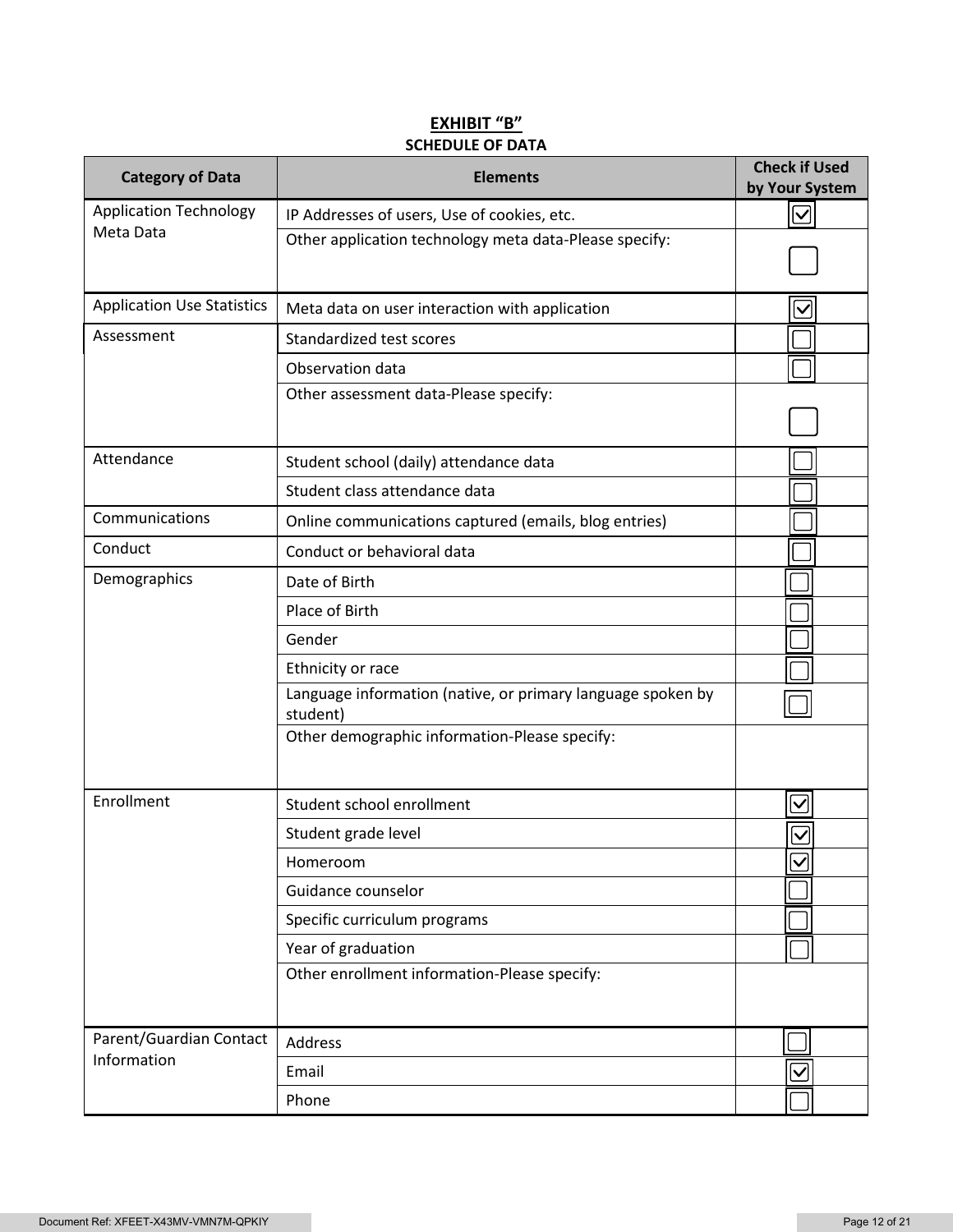| <b>Category of Data</b>              | <b>Elements</b>                                                                                                              | <b>Check if Used</b><br>by Your System |
|--------------------------------------|------------------------------------------------------------------------------------------------------------------------------|----------------------------------------|
| Parent/Guardian ID                   | Parent ID number (created to link parents to students)                                                                       |                                        |
| Parent/Guardian Name                 | First and/or Last                                                                                                            | $\checkmark$                           |
| Schedule                             | Student scheduled courses                                                                                                    |                                        |
|                                      | <b>Teacher names</b>                                                                                                         | $\checkmark$                           |
| Special Indicator                    | English language learner information                                                                                         |                                        |
|                                      | Low income status                                                                                                            |                                        |
|                                      | Medical alerts/ health data                                                                                                  |                                        |
|                                      | Student disability information                                                                                               |                                        |
|                                      | Specialized education services (IEP or 504)                                                                                  |                                        |
|                                      | Living situations (homeless/foster care)                                                                                     |                                        |
|                                      | Other indicator information-Please specify:                                                                                  |                                        |
| <b>Student Contact</b>               | <b>Address</b>                                                                                                               |                                        |
| Information                          | Email                                                                                                                        | $\checkmark$                           |
|                                      | Phone                                                                                                                        |                                        |
| <b>Student Identifiers</b>           | Local (School district) ID number                                                                                            | $\overline{\checkmark}$                |
|                                      | State ID number                                                                                                              |                                        |
|                                      | Provider/App assigned student ID number                                                                                      | $\checkmark$                           |
|                                      | Student app username                                                                                                         | $\checkmark$                           |
|                                      | Student app passwords                                                                                                        | $\overline{\checkmark}$                |
| <b>Student Name</b>                  | First and/or Last                                                                                                            | $\bm \nabla$                           |
| Student In App<br>Performance        | Program/application performance (typing program-student<br>types 60 wpm, reading program-student reads below grade<br>level) | $\boxed{\textcolor{blue}{\mathbb{Z}}}$ |
| <b>Student Program</b><br>Membership | Academic or extracurricular activities a student may belong to<br>or participate in                                          |                                        |
| <b>Student Survey</b><br>Responses   | Student responses to surveys or questionnaires                                                                               |                                        |
| Student work                         | Student generated content; writing, pictures, etc.                                                                           | $\boldsymbol{\mathsf{V}}$              |
|                                      | Other student work data -Please specify:                                                                                     |                                        |
| Transcript                           | Student course grades                                                                                                        |                                        |
|                                      | Student course data                                                                                                          |                                        |
|                                      | Student course grades/ performance scores                                                                                    |                                        |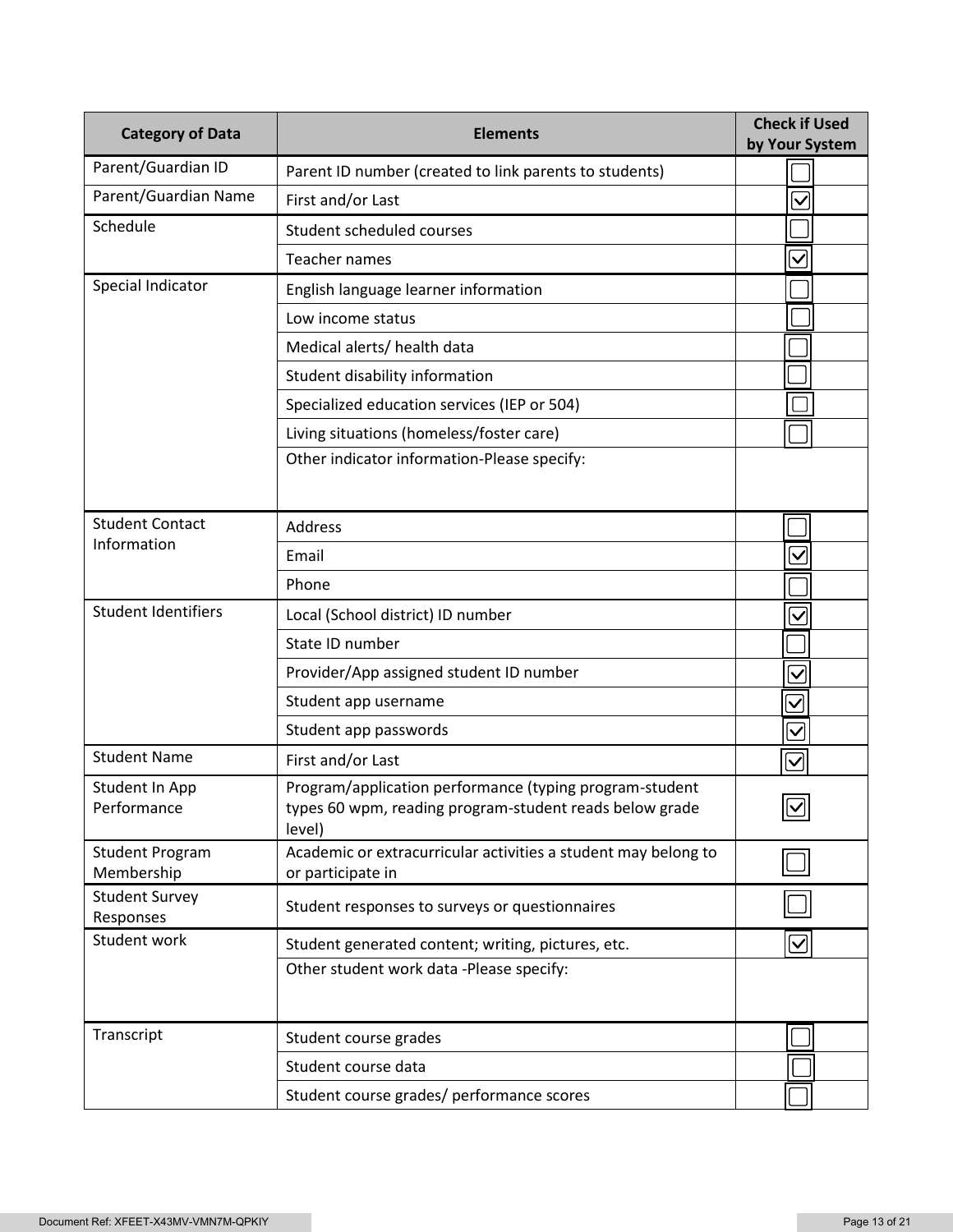| <b>Category of Data</b> | <b>Elements</b>                                                                                                                 | <b>Check if Used</b><br>by Your System |
|-------------------------|---------------------------------------------------------------------------------------------------------------------------------|----------------------------------------|
|                         | Other transcript data - Please specify:                                                                                         |                                        |
|                         |                                                                                                                                 |                                        |
| Transportation          | Student bus assignment                                                                                                          |                                        |
|                         | Student pick up and/or drop off location                                                                                        |                                        |
|                         | Student bus card ID number                                                                                                      |                                        |
|                         | Other transportation data - Please specify:                                                                                     |                                        |
|                         |                                                                                                                                 |                                        |
| Other                   | Please list each additional data element used, stored, or<br>collected by your application:                                     |                                        |
|                         |                                                                                                                                 |                                        |
| None                    | No Student Data collected at this time. Provider will<br>immediately notify LEA if this designation is no longer<br>applicable. |                                        |

I have reviewed and selected only the Data Elements that we need to collect in order to provide the services.

 $\boxed{\blacktriangledown}$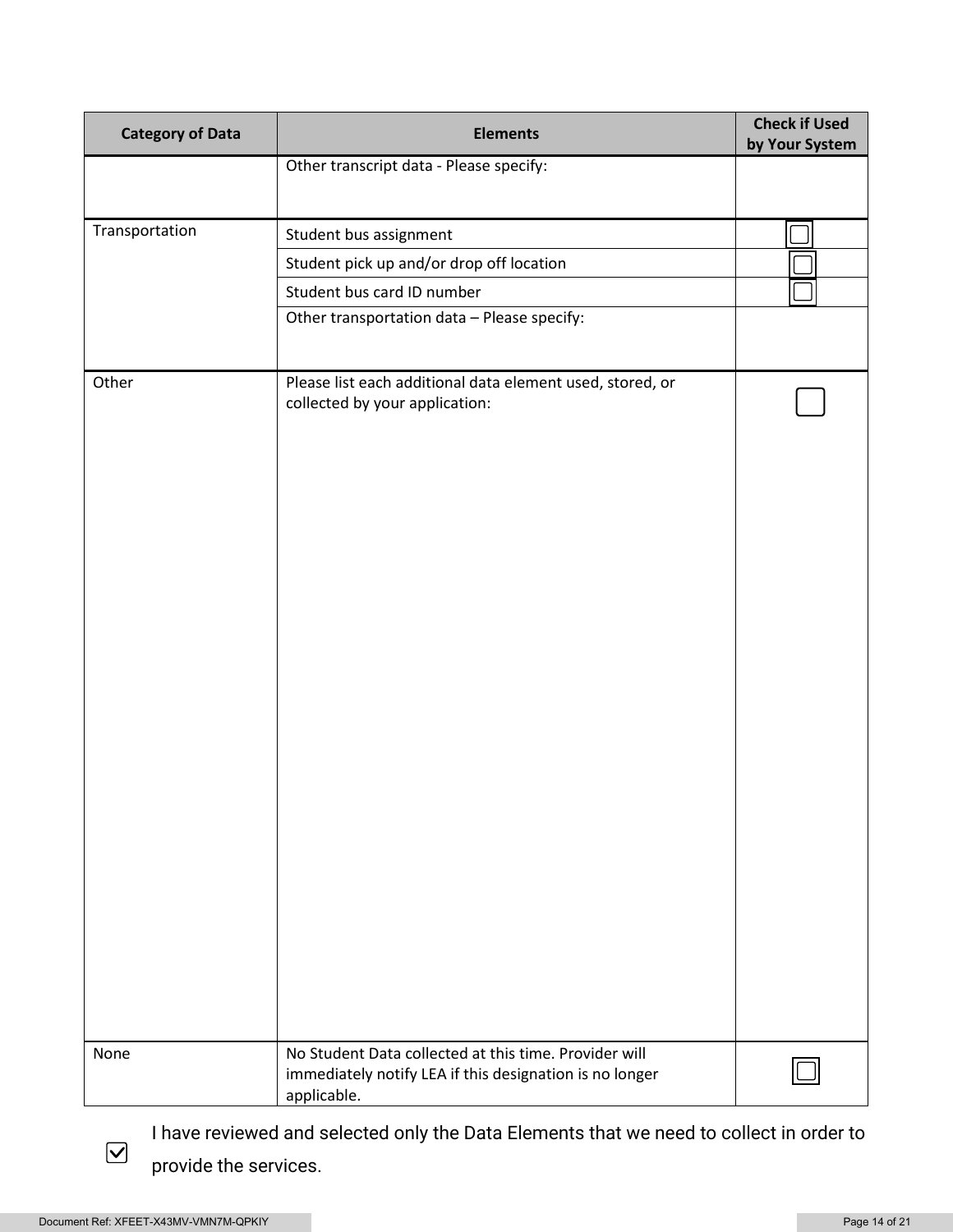## **EXHIBIT "C" DEFINITIONS**

**De-Identified Data and De-Identification**: Records and information are considered to be de-identified when all personally identifiable information has been removed or obscured, such that the remaining information does not reasonably identify a specific individual, including, but not limited to, any information that, alone or in combination is linkable to a specific student and provided that the educational agency, or other party, has made a reasonable determination that a student's identity is not personally identifiable, taking into account reasonable available information.

**Educational Records**: Educational Records are records, files, documents, and other materials directly related to a student and maintained by the school or local education agency, or by a person acting for such school or local education agency, including but not limited to, records encompassing all the material kept in the student's cumulative folder, such as general identifying data, records of attendance and of academic work completed, records of achievement, and results of evaluative tests, health data, disciplinary status, test protocols and individualized education programs.

**Metadata**: means information that provides meaning and context to other data being collected; including, but not limited to: date and time records and purpose of creation Metadata that have been stripped of all direct and indirect identifiers are not considered Personally Identifiable Information.

**Operator**: means the operator of an internet website, online service, online application, or mobile application with actual knowledge that the site, service, or application is used for K–12 school purposes. Any entity that operates an internet website, online service, online application, or mobile application that has entered into a signed, written agreement with an LEA to provide a service to that LEA shall be considered an "operator" for the purposes of this section.

**Originating** LEA: An LEA who originally executes the DPA in its entirety with the Provider.

**Provider**: For purposes of the DPA, the term "Provider" means provider of digital educational software or services, including cloud-based services, for the digital storage, management, and retrieval of Student Data. Within the DPA the term "Provider" includes the term "Third Party" and the term "Operator" as used in applicable state statutes.

**Student Generated Content**: The term "student-generated content" means materials or content created by a student in the services including, but not limited to, essays, research reports, portfolios, creative writing, music or other audio files, photographs, videos, and account information that enables ongoing ownership of student content.

**School Official**: For the purposes of this DPA and pursuant to 34 CFR § 99.31(b), a School Official is a contractor that: (1) Performs an institutional service or function for which the agency or institution would otherwise use employees; (2) Is under the direct control of the agency or institution with respect to the use and maintenance of Student Data including Education Records; and (3) Is subject to 34 CFR § 99.33(a) governing the use and redisclosure of personally identifiable information from Education Records.

**Service Agreement**: Refers to the Contract, Purchase Order or Terms of Service or Terms of Use.

**Student Data**: Student Data includes any data, whether gathered by Provider or provided by LEA or its users, students, or students' parents/guardians, that is descriptive of the student including, but not limited to,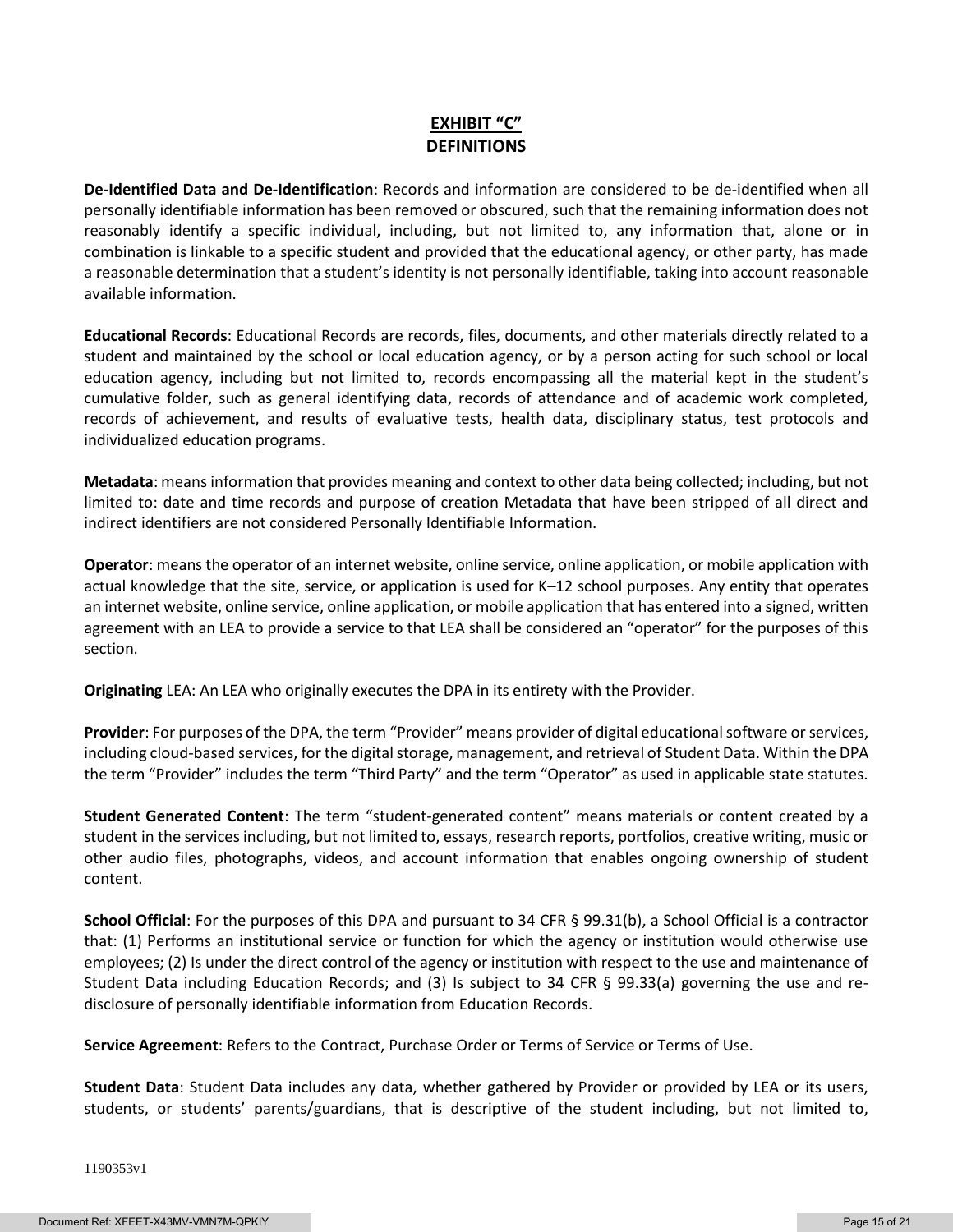information in the student's educational record or email, first and last name, birthdate, home or other physical address, telephone number, email address, or other information allowing physical or online contact, discipline records, videos, test results, special education data, juvenile dependency records, grades, evaluations, criminal records, medical records, health records, social security numbers, biometric information, disabilities, socioeconomic information, individual purchasing behavior or preferences, food purchases, political affiliations, religious information, text messages, documents, student identifiers, search activity, photos, voice recordings, geolocation information, parents' names, or any other information or identification number that would provide information about a specific student. Student Data includes Meta Data. Student Data further includes "personally identifiable information (PII)," as defined in 34 C.F.R. § 99.3 and as defined under any applicable state law. Student Data shall constitute Education Records for the purposes of this DPA, and for the purposes of federal, state, and local laws and regulations. Student Data as specified in **Exhibit "B"** is confirmed to be collected or processed by the Provider pursuant to the Services. Student Data shall not constitute that information that has been anonymized or de-identified, or anonymous usage data regarding a student's use of Provider's services.

**Subprocessor:** For the purposes of this DPA, the term "Subprocessor" (sometimes referred to as the "Subcontractor") means a party other than LEA or Provider, who Provider uses for data collection, analytics, storage, or other service to operate and/or improve its service, and who has access to Student Data.

**Subscribing LEA**: An LEA that was not party to the original Service Agreement and who accepts the Provider's General Offer of Privacy Terms.

**Targeted Advertising:** means presenting an advertisement to a student where the selection of the advertisement is based on Student Data or inferred over time from the usage of the operator's Internet web site, online service or mobile application by such student or the retention of such student's online activities or requests over time for the purpose of targeting subsequent advertisements. "Targeted advertising" does not include any advertising to a student on an Internet web site based on the content of the web page or in response to a student's response or request for information or feedback.

**Third Party**: The term "Third Party" means a provider of digital educational software or services, including cloudbased services, for the digital storage, management, and retrieval of Education Records and/or Student Data, as that term is used in some state statutes. However, for the purpose of this DPA, the term "Third Party" when used to indicate the provider of digital educational software or services is replaced by the term "Provider."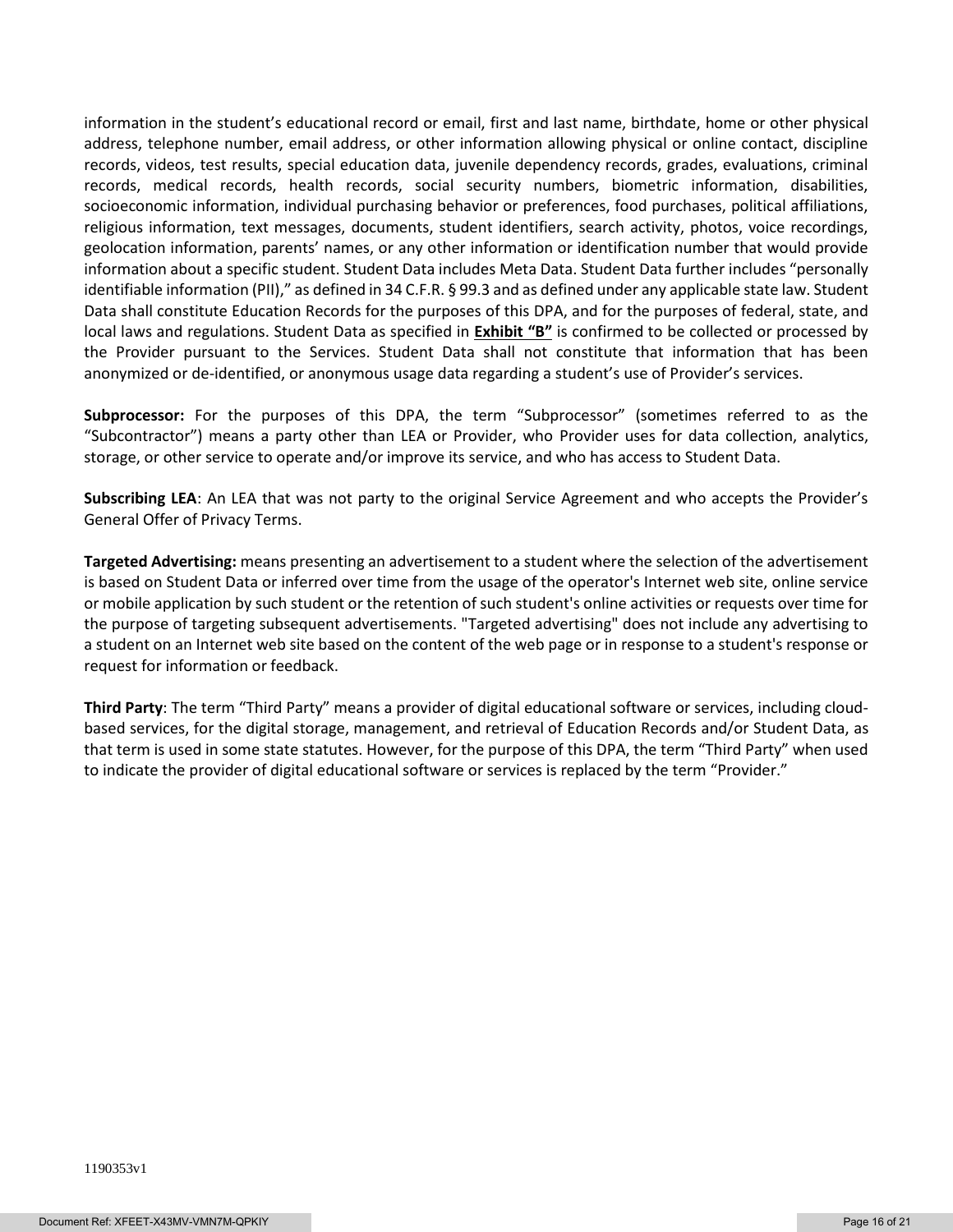#### **EXHIBIT "D" DIRECTIVE FOR DISPOSITION OF DATA**

Provider to dispose of data obtained by Provider

pursuant to the terms of the Service Agreement between LEA and Provider. The terms of the Disposition are set forth below:

1. Extent of Disposition

Disposition is partial. The categories of data to be disposed of are set forth below or are found in an attachment to this Directive:

#### [**Insert categories of data here**]

 $\Box$  Disposition is Complete. Disposition extends to all categories of data.

2. Nature of Disposition

Disposition shall be by destruction or deletion of data.

\_\_\_\_\_\_\_\_\_\_\_\_\_\_\_\_\_\_\_\_\_\_\_\_\_\_\_\_\_\_\_\_\_\_\_\_\_\_\_\_ \_\_\_\_\_\_\_\_\_\_\_\_\_\_\_\_\_\_

\_\_\_\_\_\_\_\_\_\_\_\_\_\_\_\_\_\_\_\_\_\_\_\_\_\_\_\_\_\_\_\_\_\_\_\_\_\_\_\_\_ \_\_\_\_\_\_\_\_\_\_\_\_\_\_

Disposition shall be by a transfer of data. The data shall be transferred to the following site as follows:

[**Insert or attach special instructions**]

3. Schedule of Disposition

Data shall be disposed of by the following date:

As soon as commercially practicable.

\_\_\_\_\_ By

4. Signature

Authorized Representative of LEA Date

5. Verification of Disposition of Data

Authorized Representative of Company **Date**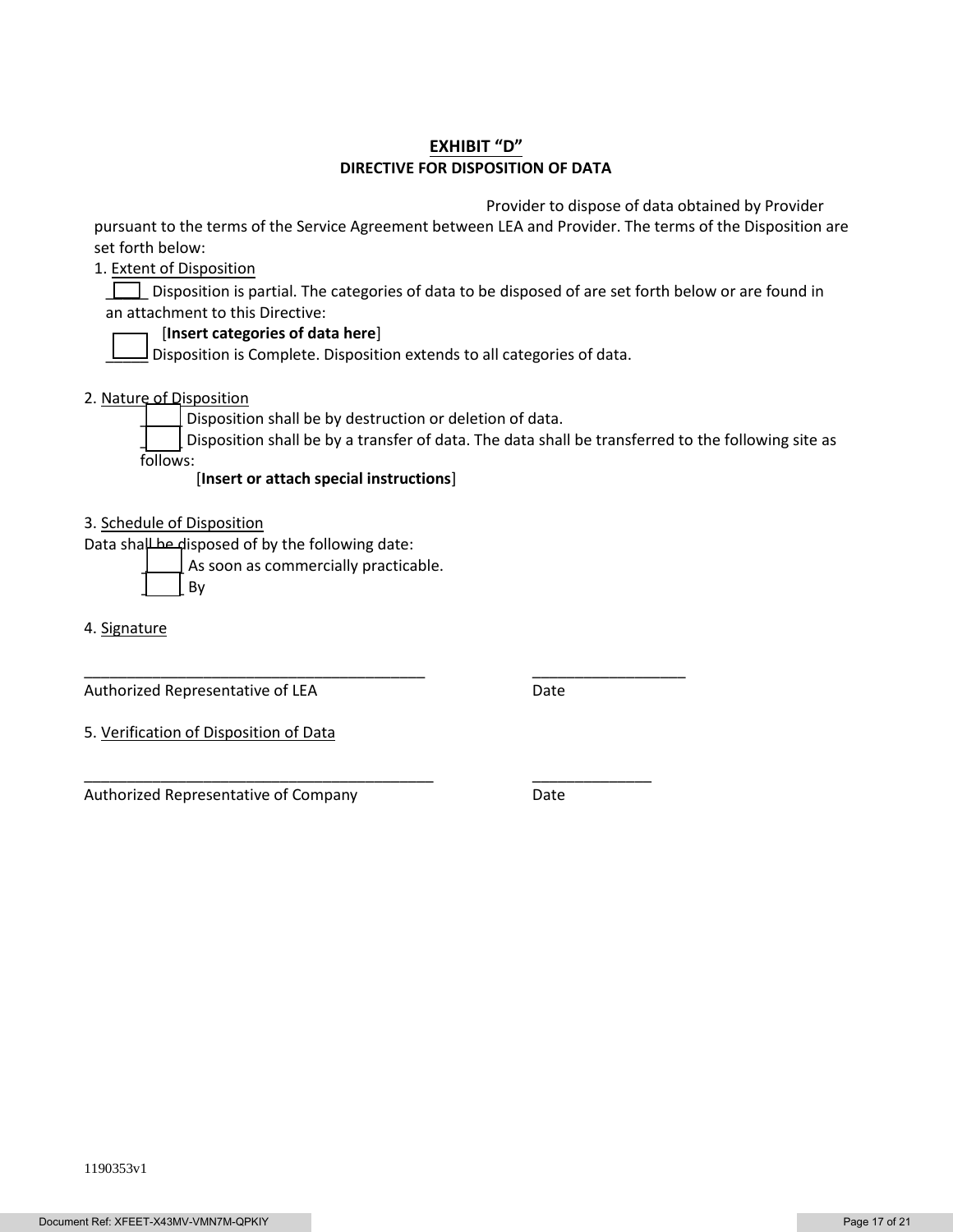#### **EXHIBIT "E" GENERAL OFFER OF PRIVACY TERMS**

#### **1**. **Offer of Terms**

## Provider offer bthe same privacy protections found in this DPA between it and

("Originating LEA") which is dated  $\text{Feb}$  22, 2022  $\qquad$  , to any other LEA ("Subscribing LEA") who accepts this General Offer of Privacy Terms ("General Offer") through its signature below. This General Offer shall extend only to privacy protections, and Provider's signature shall not necessarily bind Provider to other terms, such as price, term, or schedule of services, or to any other provision not addressed in this DPA. The Provider and the Subscribing LEA may also agree to change the data provided by Subscribing LEA to the Provider to suit the unique needs of the Subscribing LEA. The Provider may withdraw the General Offer in the event of: (1) a material change in the applicable privacy statues; (2) a material change in the services and products listed in the originating Service Agreement; or three (3) years after the date of Provider's signature to this Form. Subscribing LEAs should send the signed **Exhibit "E"** to Provider at the following email address:

# \_\_\_\_\_\_\_\_\_\_\_\_\_\_\_\_\_\_\_\_\_\_\_\_\_\_\_\_\_\_\_\_\_\_\_\_\_\_\_\_\_. devans@readnaturally.com

**PROVIDER:\_\_\_\_\_\_\_\_\_\_\_\_\_\_\_\_\_\_\_\_\_\_\_\_\_\_\_\_\_\_\_\_\_\_\_\_\_\_\_\_\_\_\_\_\_\_\_\_\_\_\_\_\_\_\_\_\_** Read Naturally, Inc.  $\mathsf{BY}:$   $\mathcal{D}_{\mathit{anial}}(f)$ .  $\mathcal{L}_{\mathit{vars}}$   $\mathcal{D}_{\mathit{ans}}$   $\mathsf{Date}:$ Daniel J. Evans **Director of Operations** 02-22-2022

Printed Name: \_\_\_\_\_\_\_\_\_\_\_\_\_\_\_\_\_\_\_\_\_\_\_\_\_\_\_\_\_\_\_\_\_\_\_Title/Position: \_\_\_\_\_\_\_\_\_\_\_\_\_\_\_\_\_\_\_\_\_\_\_\_\_\_\_\_\_\_\_\_

#### **2**. **Subscribing LEA**

A Subscribing LEA, by signing a separate Service Agreement with Provider, and by its signature below, accepts the General Offer of Privacy Terms. The Subscribing LEA and the Provider shall therefore be bound by the same terms of this DPA for the term of the DPA between the Rocklin Unified School District

and the Provider. \*\*PRIOR TO ITS EFFECTIVENESS, SUBSCRIBING LEA MUST DELIVER NOTICE OF ACCEPTANCE TO PROVIDER PURSUANT TO ARTICLE VII, SECTION 5. \*\*

| LEA:                              |  |
|-----------------------------------|--|
| BY:                               |  |
|                                   |  |
|                                   |  |
|                                   |  |
| DESIGNATED REPRESENTATIVE OF LEA: |  |
| Name:                             |  |
| Title:                            |  |
| Address:                          |  |
| Telephone Number:                 |  |
| Email:                            |  |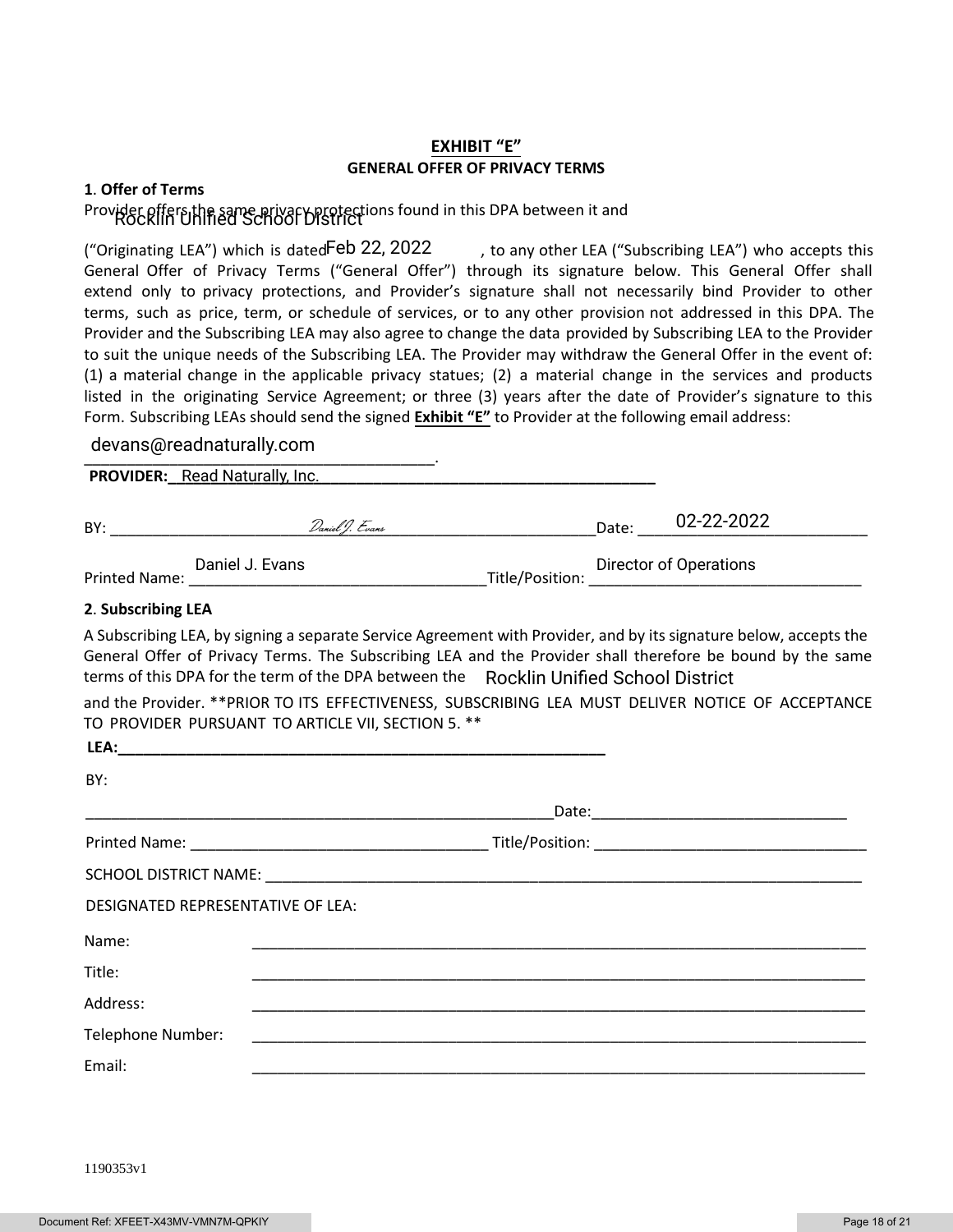#### **EXHIBIT "F" DATA SECURITY REQUIREMENTS**

#### **Adequate Cybersecurity Frameworks 2/24/2020**

The Education Security and Privacy Exchange ("Edspex") works in partnership with the Student Data Privacy Consortium and industry leaders to maintain a list of known and credible cybersecurity frameworks which can protect digital learning ecosystems chosen based on a set of guiding cybersecurity principles\* ("Cybersecurity Frameworks") that may be utilized by Provider .

| <b>MAINTAINING ORGANIZATION/GROUP</b>                                                   | <b>FRAMEWORK(S)</b>                                                                                                                  |
|-----------------------------------------------------------------------------------------|--------------------------------------------------------------------------------------------------------------------------------------|
|                                                                                         |                                                                                                                                      |
| National Institute of Standards and<br>Technology                                       | NIST Cybersecurity Framework Version 1.1                                                                                             |
| National Institute of Standards and<br>Technology                                       | NIST SP 800-53, Cybersecurity Framework for<br>Improving Critical Infrastructure Cybersecurity<br>(CSF), Special Publication 800-171 |
| International Standards Organization                                                    | Information technology - Security techniques<br>- Information security management systems<br>(ISO 27000 series)                      |
| Secure Controls Framework Council, LLC                                                  | Security Controls Framework (SCF)                                                                                                    |
| Center for Internet Security                                                            | CIS Critical Security Controls (CSC, CIS Top 20)                                                                                     |
| Office of the Under Secretary of Defense for<br>Acquisition and Sustainment (OUSD(A&S)) | <b>Cybersecurity Maturity Model Certification</b><br>(CMMC, ~FAR/DFAR)                                                               |

Cybersecurity Frameworks

*Please visi[t http://www.edspex.org](http://www.edspex.org/) for further details about the noted frameworks.* \*Cybersecurity Principles used to choose the Cybersecurity Frameworks are located here

Read Naturally adheres to industry best practices to ensure a safe and secure cyber presence.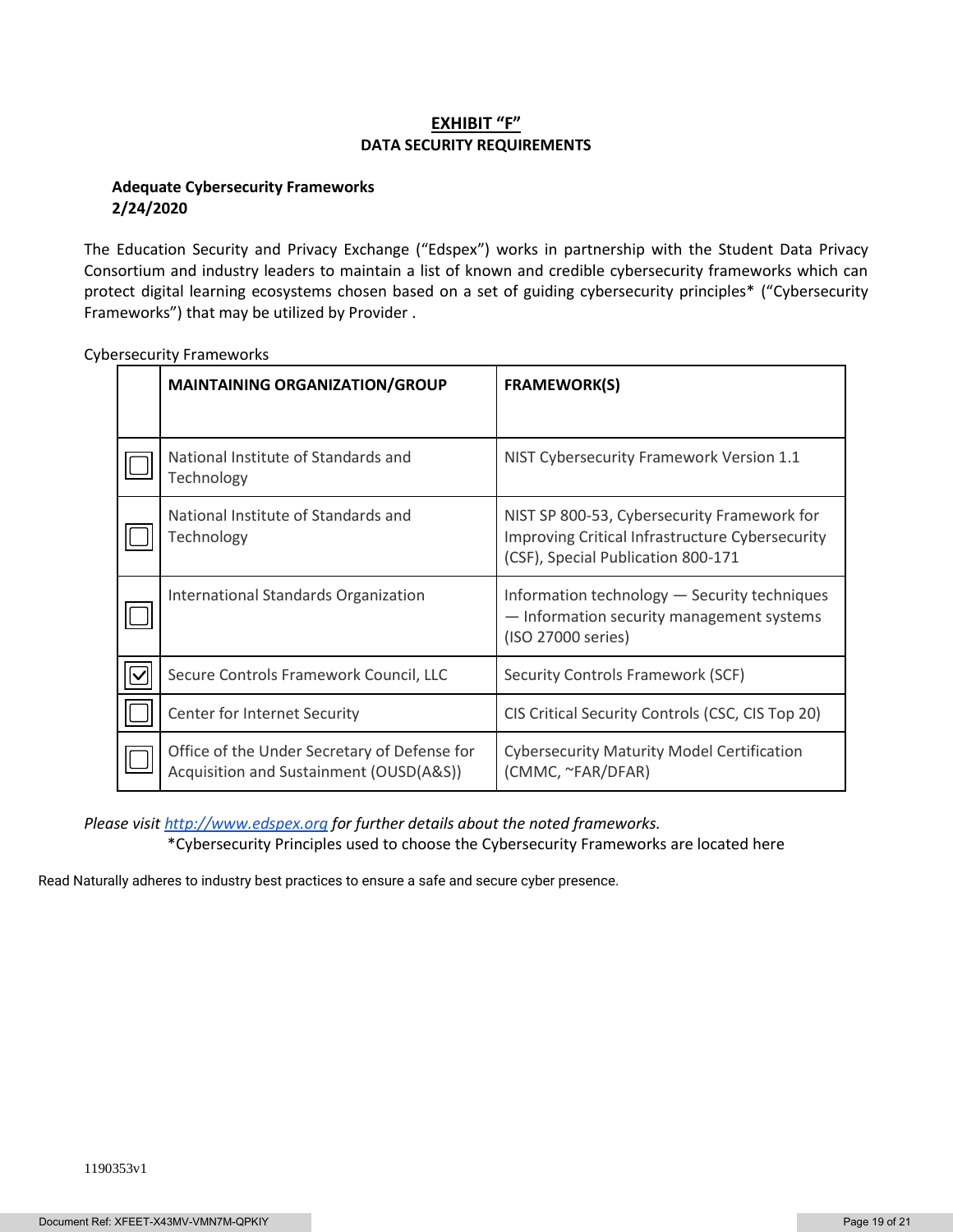## **EXHIBIT "G"**

#### **Supplemental SDPC State Terms for California**

#### **Version 1.0**

This Amendment for SDPC State Terms for California ("**Amendment**") is entered into on the date of full execution (the "**Effective Date**") and is incorporated into and made a part of the Student Data Privacy Agreement ("**DPA**") by and between:

Rocklin Unified School District <sub>2615</sub> Sierra Meadows DRRocklinCalifornia 25677 (the "**Local Education Agency**" or "**LEA**") and Read Naturally, Inc. https://www.flocated.at 1284 Corporate Center Dr. #600, St. Paul, MN (the "**Provide**r"). All capitalized terms not otherwise defined herein shall have the meaning set forth in the DPA. 55121

**WHEREAS**, the Provider is providing educational or digital services to LEA, which services include: (a) cloud-based services for the digital storage, management, and retrieval of pupil records; and/or (b) digital educational software that authorizes Provider to access, store, and use pupil records; and

**WHEREAS**, the Provider and LEA recognize the need to protect personally identifiable student information and other regulated data exchanged between them as required by applicable laws and regulations, such as the Family Educational Rights and Privacy Act ("**FERPA**") at 20 U.S.C. § 1232g (34 C.F.R. Part 99); the Protection of Pupil Rights Amendment ("**PPRA**") at 20 U.S.C. §1232h; and the Children's Online Privacy Protection Act ("**COPPA**") at 15 U.S.C. § 6501-6506 (16 C.F.R. Part 312), accordingly, the Provider and LEA have executed the DPA, which establishes their respective obligations and duties in order to comply with such applicable laws; and

**WHEREAS**, the Provider will provide the services to LEA within the State of California and the Parties recognizes the need to protect personally identifiable student information and other regulated data exchanged between them as required by applicable California laws and regulations, such as the Student Online Personal Information Protection Act ("**SOPIPA**") at California Bus. & Prof. Code § 22584; California Assembly Bill 1584 ("**AB 1584**") at California Education Code section 49073.1; and other applicable state privacy laws and regulations; and

**WHEREAS**, the Provider and LEA desire to enter into this Amendment for the purpose of clarifying their respective obligations and duties in order to comply with applicable California state laws and regulations.

**NOW, THEREFORE**, for good and valuable consideration, LEA and Provider agree as follows:

- **1. Term**. The term of this Amendment shall expire on the same date as the DPA, unless otherwise terminated by the Parties.
- **2. Modification to Article IV, Section 7 of the DPA**. Article IV, Section 7 of the DPA (Advertising Limitations) is amended by deleting the stricken text as follows: